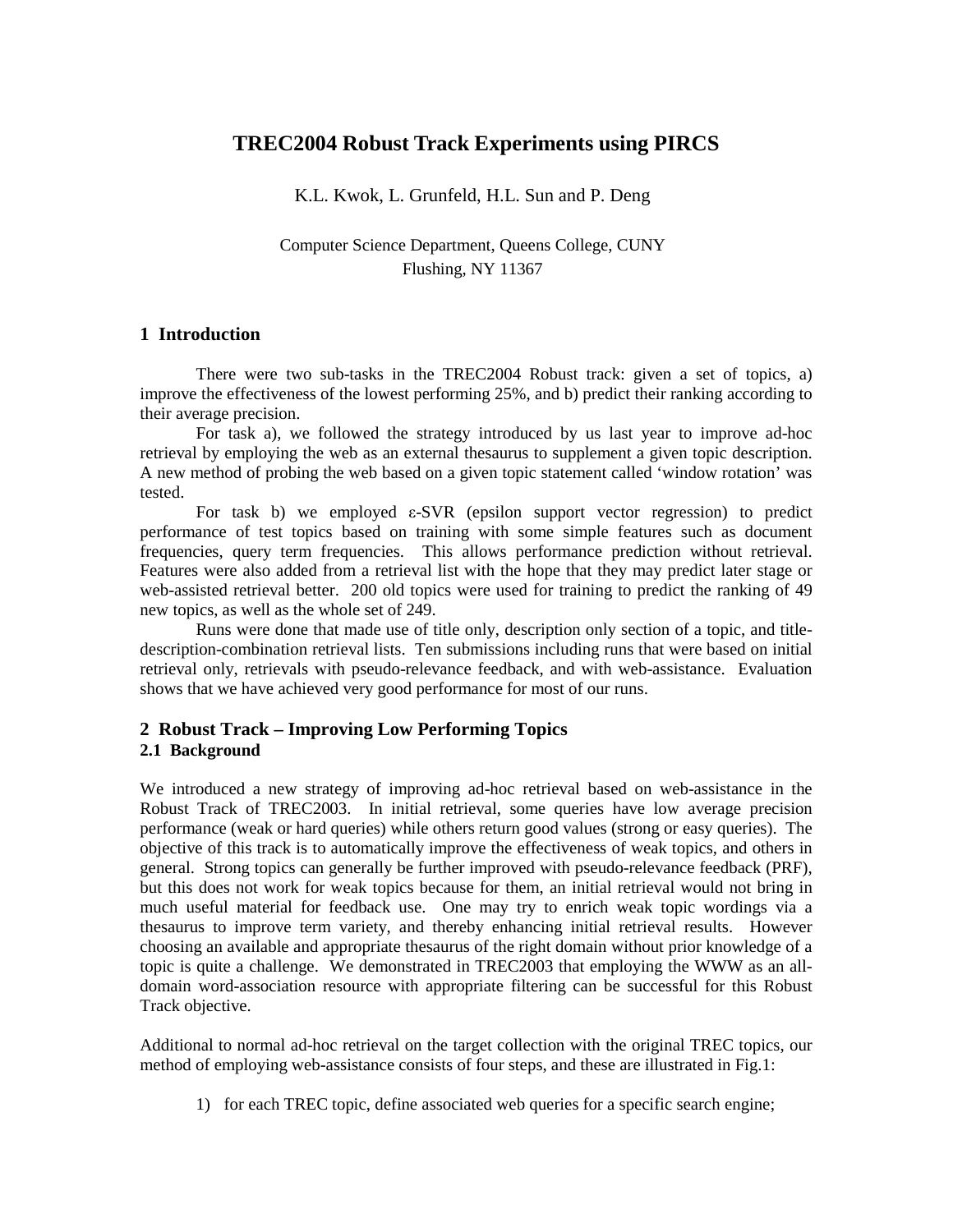- 2) use the web queries with the search engine to probe the web for relevant or related pages or snippets;
- 3) from the returned web pages or snippets, define alternate queries (based on proportional word frequencies) for retrieval from the target collection;
- 4) combine retrieval lists from the original TREC query and the alternate queries to form the final retrieval result.



**Fig.1: Web-Assisted Ad-Hoc Retrieval**

Reasoning backwards, one sees that this approach works if the alternate queries possess synonyms or lexically different content terms but are semantically related to the original. This implies that the returned web pages/snippets should be answers or topically close to what the TREC topic wants. To achieve this, the web queries defined in Step 1 are of paramount importance, and would determine the success or failure of this strategy.

The web queries naturally are tied to which search engine one wants to employ. We have focused on using the Google search engine because it is generally effective, offers a convenient API (although we wrote our own interface), and searches an immense collection (over 4G web pages according to its homepage). Google accepts input queries in Boolean AND form: a AND b AND c .. AND d (where a,b, ..d are un-stemmed single keywords or phrases), although its final retrieval is further dependent on page-link analysis. Even though Google's search collection is huge, the Boolean AND operator reduces the output answers rapidly to null when the number of query terms increases (7 or more for example depending on the terms). If a TREC topic is short, like those composed from the 'title' section with 2 to 5 words, one could just use all the content terms as a web query. If one considers longer queries like those obtained from the 'description' section of a TREC topic which is mostly a sentence long, one has to employ some filtering methods to choose salient terms from the 'description' for web retrieval. Selecting salient terms from a sentence or a piece of text is not an easy task and is prone to error. Attempts for salient term selection include (Dorr, Zajic, Schwartz 2003) for headline generation for example. In TREC2003, we employed word/sentence syntax for this purpose. In addition, data redundancy and fusion was used to improve retrieval effectiveness.

MINIPAR is a broad-coverage parser available from (Lin 1994) that, among other data, tags each input word of a sentence according to its POS, as well as indicating the asymmetric binary relationship between word pairs that play the role of governor and dependent. It also recognizes phrases which we call (MINIPAR phrases). Last year, as a general approach we tried selecting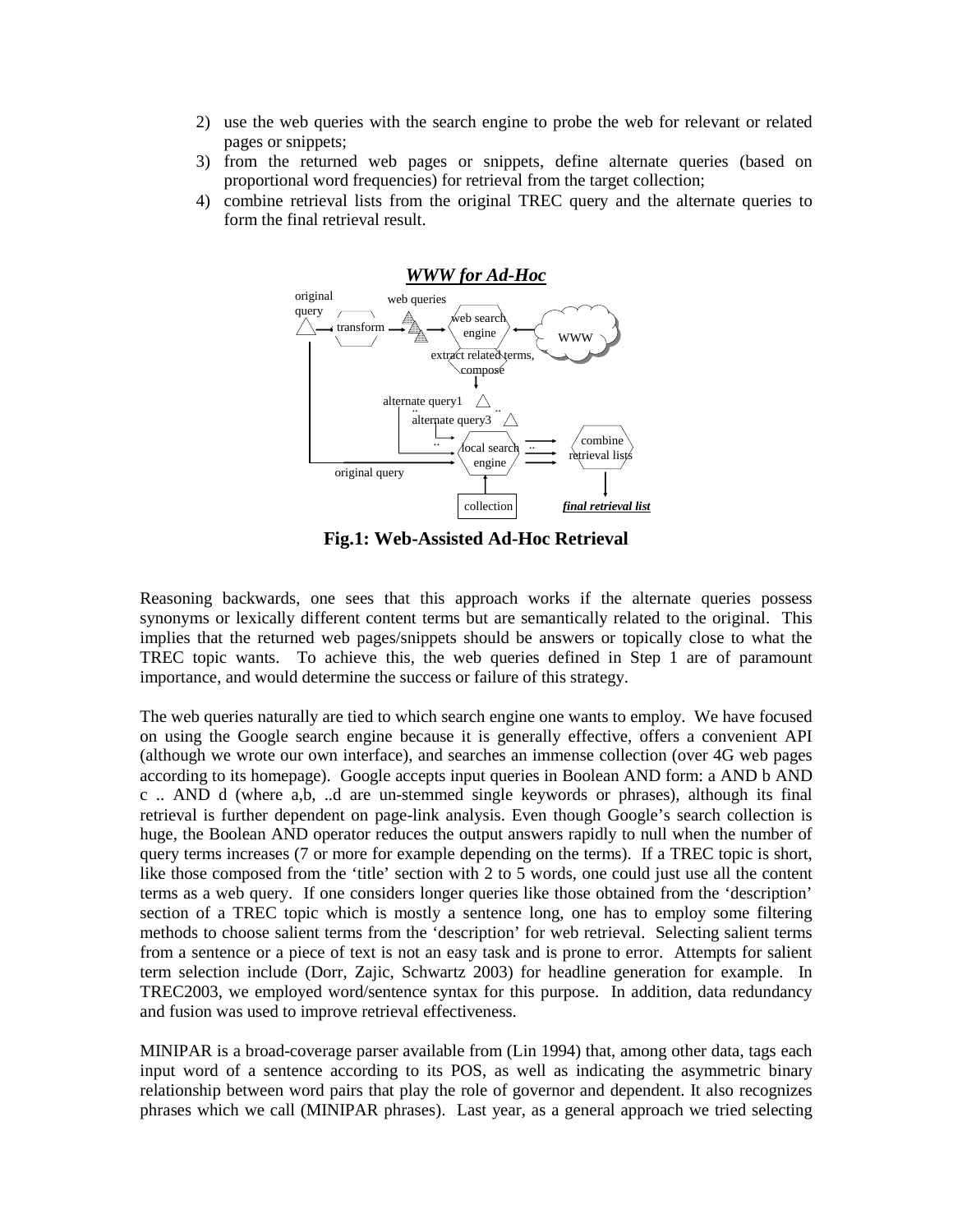salient words based on phrases, and nouns, verbs, adjectives in this order until we obtained a fixed number of words (5 or 6), or in addition choose semantic categories of person, country, organization first, or simply just the first 6 content words of a description.

Because of brittleness for Boolean retrieval and the uncontrolled nature of web content, we employ multiple (3) web queries so as to have higher chance that at least some of them would have sufficient salient terms. These queries return web pages/snippets that would be used to define alternate queries for target collection retrieval. We also rely on data fusion: past experience has shown that when combining retrieval lists that are reasonably different from each other, the combined final retrieval tends to get a boost in effectiveness above the component lists.

This same strategy was followed this year, except that we also tested a method of generating web queries from TREC topics without the need for salient term selection. This is the window rotation method to be discussed in Section 2.4.

### **2.2 Nomenclature for Web Queries, Alternate Queries and Their Retrieval Lists**

Different types of web queries can be generated from TREC2004 topics based on sentence syntax that is the result of analysis by MINIPAR, or other analysis. We will employ a systematic nomenclature w-x\_y-z to represent them: the first two symbols w-x pertain to properties of a TREC topic, and y-z describes web retrieval properties. Each symbol takes values as follows:

 $w = \{t, d, ...\}$  denotes the source of a query such as t (from title section of a TREC topic), d (description), etc.;

 $x = \{n, v, a, p, w, ... \}$  denotes the word syntactic categories or other properties of the source w that are employed to help define web queries. These include phrases (p), nouns (n), verbs (v), adjectives, content words (w), etc.

 $y = \{s, r, ...\}$  denotes the mode of web retrieval such as single (s), window rotation (r), etc.  $z = \{s, f, ...\}$  denotes the granularity of retrieved items that can be snippets (s), full page (f), mixtures (sf), etc.;

When no ambiguity arises, the notation will be used to denote the web queries, the alternate queries derived from web retrieval, and the resultant retrieval lists by these alternate queries from the target collection. As can be seen, numerous types of web queries (and their resulting alternate queries and retrieval lists) can be obtained based on the various parameter settings. The runs we have used in TREC2004 are described in the following sections.

# **2.3 Queries from Title Section of TREC Topic**

For retrieval using the title section, the original TREC queries (and their retrieval results) are denoted as t-init and t-prf: for initial and  $2<sup>nd</sup>$  stage retrieval based on PRF. The initial queries average to about 3.1 terms (with some 2-word phrases), and none longer than 5. Four Google queries are defined based on various title word and web retrieval properties. These are listed below:

- **t-init** -- initial query from the title section of a topic processed with stop-word removal, Porter stemming, and some 2-word phrases.
- **t-prf**(10,90)-- PRF query expansion with 10 top documents and 90 top terms from t-init retrieval.
- **t-w\_f-s**(40,60) content words from the title to retrieve 40 full web pages that define alternate queries with 60-term output. Page sizes are restricted to <30K. Special file types such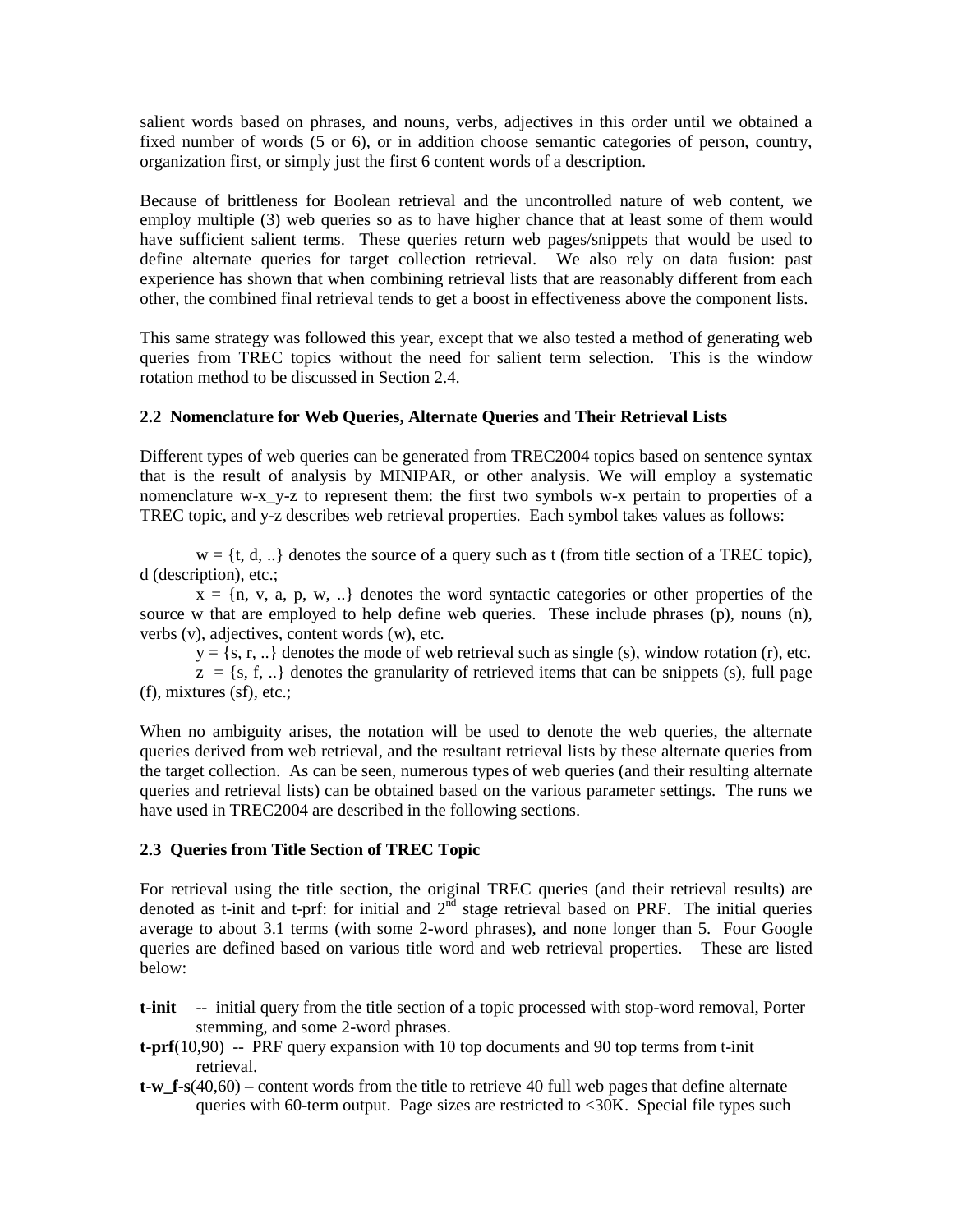as pdf, doc, etc are eliminated (similar to 'qts' of Lazslo et.al. 2003).

- **t-w\_sf-s**(40,90) content words retrieving 40 full pages and their snippets, maximum 90-term alternate queries output. This differs from the previous mainly in adding snippets to fullpage web output and defines a different size for the alternate queries.
- **t-w\_s-s**(100,60) content words retrieving 100 snippets; maximum 60-term alternate query output.
- **t-pw\_sf-s**(40,90) MINIPAR-identified 2-word phrases (and used as phrases for web retrieval) plus other content words retrieving 40 web pages with their snippets; maximum 90-term alternate queries.

The above web queries are chosen to provide diverse alternate queries, as well as based on their training results. TREC2003 Robust Track topics are used for training, and results are shown in Table 1 in three sets: 100 topics (All100), New50 (new during 2003) and Hard50, where All100 is the union of the other two sets. The measures used for evaluation include: MAP (mean average precision), P10 (mean precision at 10 documents retrieved), #0P10 (number of topics without relevant documents at 10 documents retrieved) or its percentage #0P10%, and area measure defined in (Voorhees 2004) which can be viewed as a weighted sum of the lowest 25% MAP values, with weights favoring the lower ones.

It can be seen from Table 1 that for the weak queries (Hard50), initial results of t-init is much better than t-prf  $(2^{nd}$  stage retrieval) in the 'area' and '#0P10%' measures (although MAP is worse), while the reverse is true for New50. New50 are stronger (easier) queries because results are better than Hard50 for all queries and for all evaluation measures. This suggests that PRF is detrimental to weak queries based on the 'robust' evaluation measures. In all cases, PRF is effective for MAP values, which may be viewed as a measure for strong queries. The All100 set has the Hard50 and New50 combined, and out of the 25 lowest performing t-init queries only 4 belong to the New50 set. Its 'area' measure behaves like Hard50 and drops after PRF.

The other four alternate queries defined by web-assistance all provide much better area measures for Hard50 as well as for All100 compared to t-init or t-prf. Thus, the web-based alternate representations by themselves are effective in improving the performance of these weak title topics. The MAP values are tabulated for information only and not considered for training purposes.

| <b>Title</b>        | All100 (2003) |        | New50 (2003) |            |        | Hard <sub>50</sub> |            |        |       |
|---------------------|---------------|--------|--------------|------------|--------|--------------------|------------|--------|-------|
| <b>Queries</b>      | <b>MAP</b>    | #0P10% | area         | <b>MAP</b> | #0P10% | area               | <b>MAP</b> | #0P10% | Area  |
| t-init              | .1972         | 12     | .0122        | .2871      | 8      | .0332              | .1074      | 16     | .0062 |
| t-prf               | .2414         | 17     | .0108        | .3496      | 8      | .0439              | .1332      | 26     | .0036 |
| <b>Web-Assisted</b> |               |        |              |            |        |                    |            |        |       |
| $t-w$ f-s           | .2734         | 13     | .0257        | .3667      | 8      | .0767              | .1801      | 18     | .0128 |
| $t-w_s f-s$         | .2672         | 11     | .0229        | .3467      | 10     | .0424              | .1877      | 12     | .0153 |
| $t-w$ s-s           | .2618         | 11     | .0186        | .3720      | 8      | .0511              | .1516      | 14     | .0112 |
| $t$ -pw_sf-s        | .2662         | 13     | .0193        | 3474       | 12     | .0405              | .1850      | 14     | .0122 |

### **Table 1: Training Results of Title Queries using TREC2003 Collection**

Additional improvements for the Hard50 queries (and other query sets) were explored by combination of the above retrieval lists. We find good combination coefficients for two lists with area measure improvement as the objective by using grid search with steps of 0.1 or 0.05. Lists were combined recursively up to four. Using t-init or t-prf as basis for combination ensures that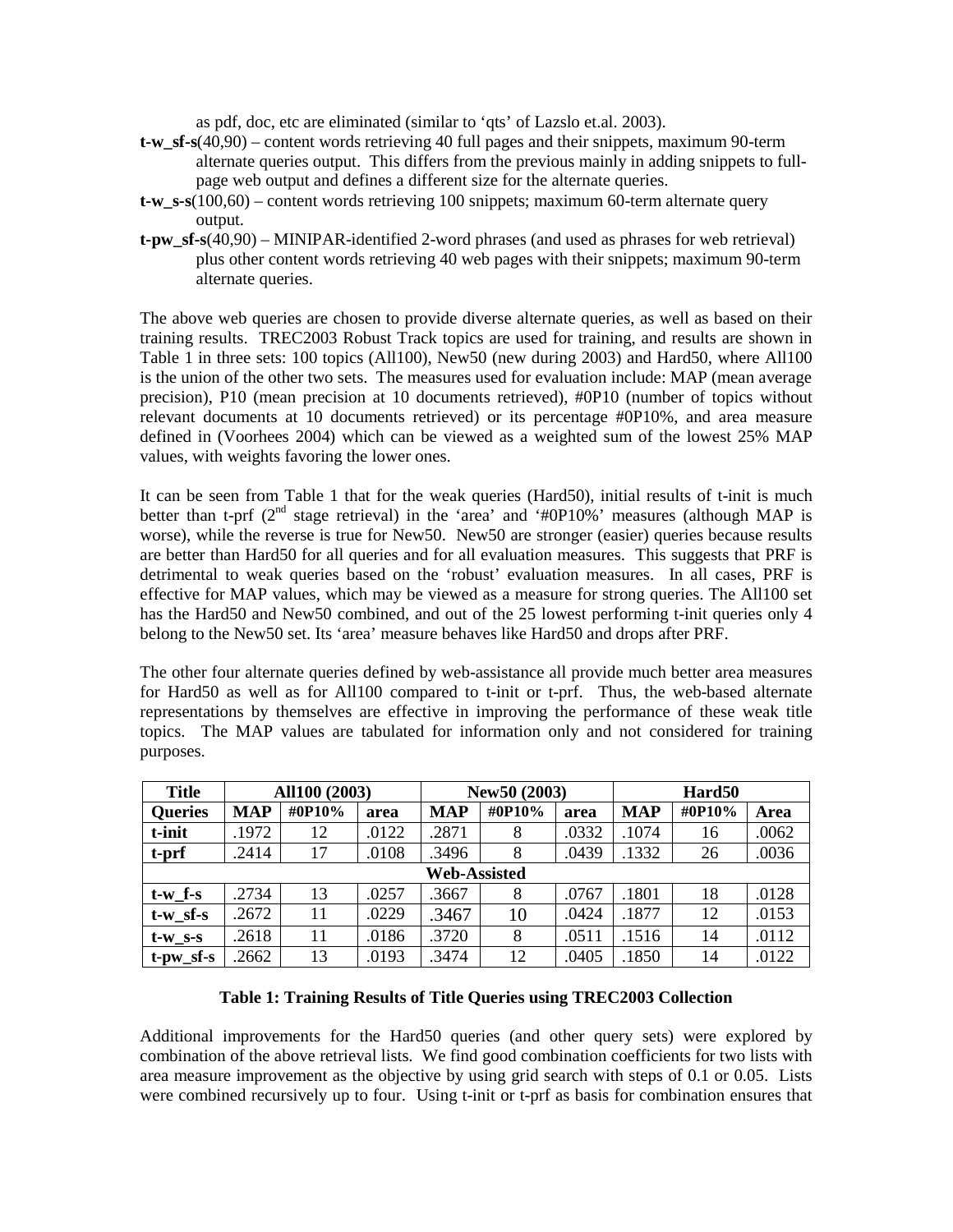the resultant retrieval list would not be too far off base. Our search is not exhaustive and the resultant combination is not optimal. On the other hand, we do not want to over-train on the Hard50 or the other sets either. Our 'title' submissions for TREC2004 consists of 4 runs (bolded) as follows: (to simplify reading, the number of snippets or full pages returned from web retrieval and the number of term output for alternate queries are suppressed):

**pircRB04t1** – initial retrieval t-init based on the original TREC2004 titles;

**pircRB04t2** –  $2<sup>nd</sup>$  stage retrieval t-prf based on PRF;

**pircRB04t3** – retrieval based on web-assistance that is a combination of the following retrieval lists with corresponding coefficients:

<**t-init**:0.15, **t-w\_f-s**:0.4, **t-w\_sf-s**:0.35, **t-w\_s-s**:0.1>;

```
pircRB04t4 – retrieval based on web-assistance that is a combination of the following:
```

```
<t-init:0.2, t-w_sf-s:0.3, t-w_s-s:0.2, t-pw_sf-s:0.3>;
```
pircRB04t5 – un-submitted run that will be used later for 'td' retrieval. It is based on webassistance that is a combination of the following:

<**t-prf**:0.1, **t-w\_f-s**:0.4, **t-w\_sf-s**:0.3, **t-pw\_sf-s**:0.2>.

The first two submissions based on initial and PRF queries t-init and t-prf without web-assistance will not be competitive for robust evaluation, but they may be good for query ranking prediction (Section 4). pircRB04t3 and pircRB04t4 make use of different combinations of the initial retrieval with other alternate queries. Training with TREC2003 data shows that using initial retrieval as basis is more preferable. The Hard50 results for these combinations are shown in Table 3.

# **2.4 Queries from Description Section of TREC Topic**

This section shows how alternate queries are formed when the longer description section of a TREC topic is used as query. These average out to 7.9 terms (with 2-word phrases) and about 70% of the queries are 6 terms or longer. Here we need term selection from the longer description section as was done last year (Laszlo et.al. 2004) in order to avoid cases of no web output. Term selection is difficult and could be often erroneous. This year we introduce a simple method of 'window rotation' to avoid salient term selection. We define a window of 5 terms and let it rotate through the description statement. For a description of m terms (m>5), there will be m such queries for web retrieval for each description. Returned web pages are ranked and selected based on their occurrence frequency in these m lists, and with frequency  $>= 2$ . When a query has <=5 terms, the 'window rotation method' defaults back to single retrieval. The resultant list of web items is used to define an alternate query. These two types of web retrieval are denoted as s (single) and r (rotation) in the last character of the query nomenclature.

- **d-init** -- initial query from the description section of a topic processed with stop-word removal, Porter stemming, and some 2-word phrases.
- **d-prf**(10,90)-- PRF query expansion with 10 top documents and 90 top terms from an initial retrieval.
- **d-pn\_s-s**(100,60) –this method assumes that the most content-bearing terms in a sentence are in phrases, followed by nouns. We consider three types of phrases in the order of: phrases identified by MINIPAR, phases containing nouns only (i.e. n gov n), and those also containing adjectives (adj gov n). We take all single words from the higher-ranking phrases, add to them all the nouns until the query contains six terms. We retrieve the top 100 snippets and select from them the 60 most frequent terms to form alternate query.
- **d-pnv\_s-s**(100,60) this is similar to the previous except that verbs are also included with nouns for selection purposes.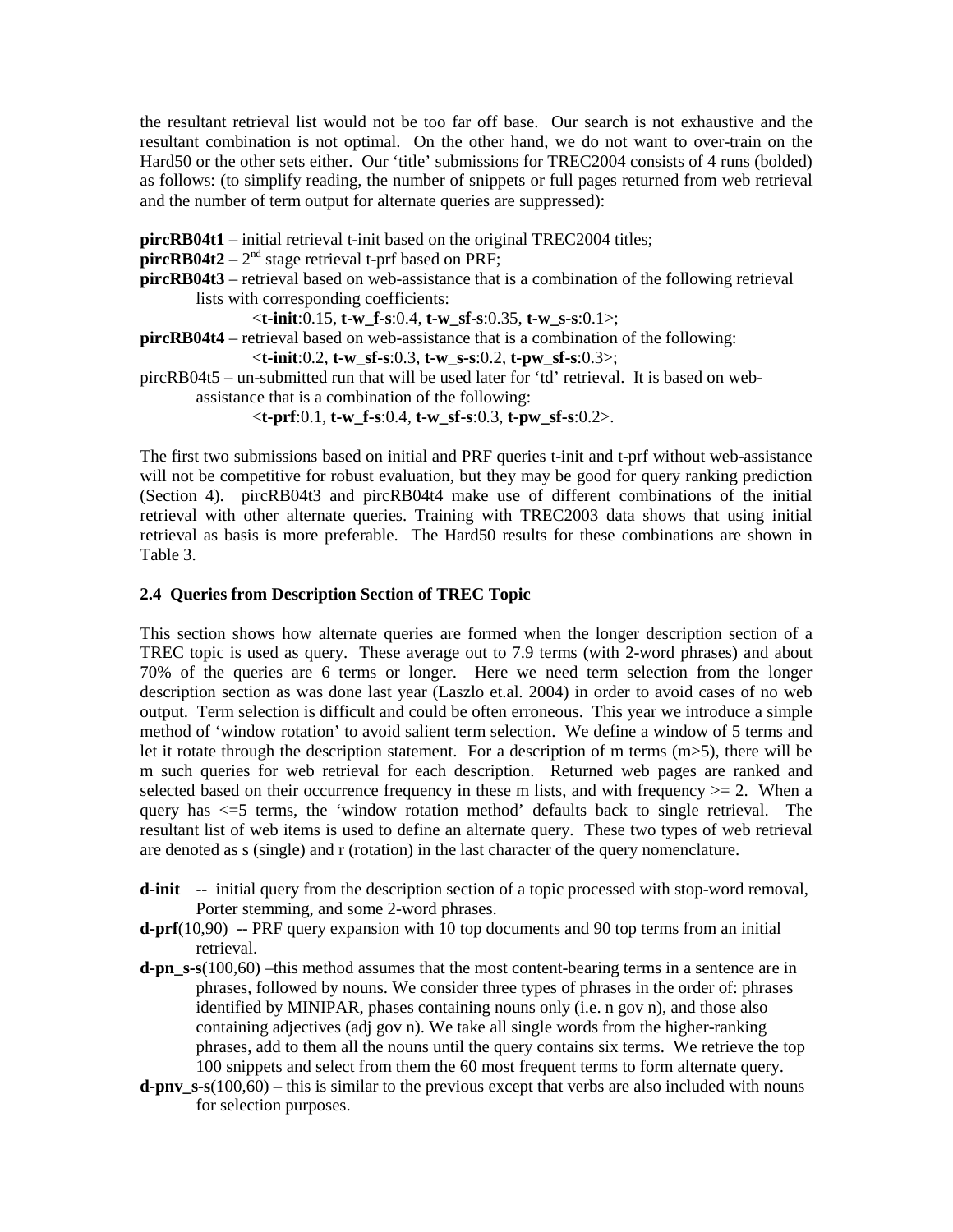- **d-w\_sf-r**(40,90) content words retrieving 40 full pages and their snippets by window rotation, maximum 90-term alternate queries;
- **d-w** s-r(100,60) content words retrieving 100 snippets by window rotation; maximum 60 term alternate query output;
- **d-pw\_sf-r**(40,90) MINIPAR-identified 2-word phrases (and used as phrases for web retrieval) plus content words retrieving 40 web pages with their snippets by window rotation, maximum 90 term alternate queries.

Table 2 shows the results of training the alternate queries on the TREC2003 data. The initial and  $2<sup>nd</sup>$  stage PRF retrieval results of these description queries (d-init, d-prf) provide better results than the corresponding title queries (t-init, t-prf) except in area measure of All100 for d-init vs. tinit, and #0P10% measure of Hard50 d-prf vs. t-prf. In Hard50, similar observations are true as for titles that area and #0P10% measures are worse for d-prf than for d-init. However, in contrast to title, the alternate queries for 'description' defined from the web are all inferior to d-init or dprf in area measure for Hard50 except for one case (d-w\_s-r). These alternate queries are weak because their web queries are not as precise as those derived from the titles. Apparently, humangenerated short queries like the titles can solicit web texts that can form better alternate queries.

| <b>Description</b> | <b>All100</b> |        |       | New <sub>50</sub> |                |       | Hard <sub>50</sub> |        |       |
|--------------------|---------------|--------|-------|-------------------|----------------|-------|--------------------|--------|-------|
| <b>Queries</b>     | <b>MAP</b>    | #0P10% | area  | <b>MAP</b>        | #0P10%         | area  | <b>MAP</b>         | #0P10% | area  |
| d-init             | .2342         | 9      | .0121 | .3503             | $\overline{4}$ | .0638 | .1182              | 14     | .0063 |
| d-prf              | .2784         | 17     | .0125 | .4044             | $\overline{4}$ | .0839 | .1524              | 30     | .0049 |
|                    | Web-Assisted  |        |       |                   |                |       |                    |        |       |
| $d$ -pn_s-s        | .2575         | 20     | .0057 | .3012             | 18             | .0186 | .1380              | 22     | .0031 |
| $d$ -pnv_s-s       | .2485         | 13     | .0082 | .3550             | 6              | .0384 | .1421              | 20     | .0028 |
| $d-w$ sf-r         | .2147         | 18     | .0070 | .2852             | 16             | .0172 | .1442              | 20     | .0035 |
| $d-w$ s-r          | .2497         | 11     | .0090 | .3626             | 8              | .0343 | .1368              | 14     | .0055 |
| $d$ -pw sf-r       | .2543         | 14     | .0076 | .3737             | 10             | .0249 | .1373              | 18     | .0044 |

## **Table 2: Training Results of Description Queries using TREC2003 Collection**

After exploring various retrieval list combinations, our 'description' submission for TREC2004 also consists of 4 runs (bolded) as follows (with the Hard50 results for these combinations shown in Table 4):

pircRB04d1 – an un-submitted run based on initial retrieval using d-init.

**pircRB04d2** – retrieval based on d-prf, after PRF;

- **pircRB04d3** retrieval based on web-assistance that is a combination of the following: <**d-prf**:0.3, **d-pn\_s-s**:0.15, **d-w\_sf-r**:0.25, **d-pw\_sf-r**:0.3>;
- **pircRB04d4** retrieval based on web-assistance that is a combination of the following: <**d-prf**:0.35, **d-pnv\_s-s**:0.2, **d-w\_sf-r**:0.2, **d-w\_s-r**:0.25>;
- **pircRB04d5** same retrieval as pircRB04d3, but with different prediction for topic difficulty ranking;

# **2.5 Combining Title and Description Retrieval**

Because of difficulties of selecting salient words, especially from the much longer narrative section of a TREC topic, we explored combination runs of Section 2.3 (Title queries) and Section 2.4 (Description queries) with the hope to further boost effectiveness. These are: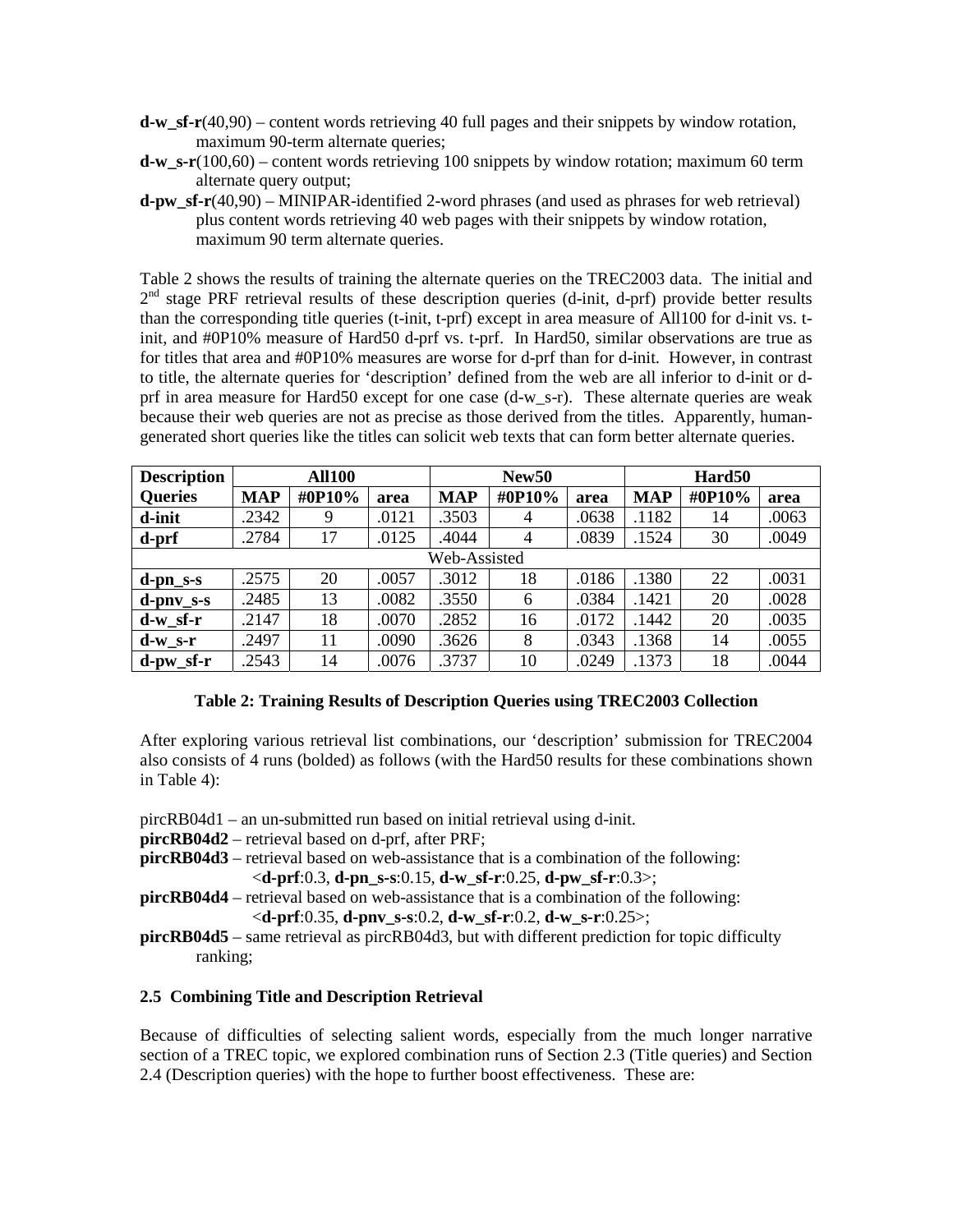- **pircRB04td2** retrieval list based on the combination of the following title and description retrieval lists: <**pircRB04d3**:0.5, **pircRB04t5**:0.5>;
- **pircRB04td3** retrieval list based on the combination of the following title and description retrieval lists: <**pircRB04d3**:0.45, **pircRB04t3**:0.55>.

### **2.6 Results and Discussions 2.6.1 Title Queries**

Table 3 shows the 'title' only runs named: pircRB04t1 to pircRB04t4. pircRB04t1 represents the simplest 'initial retrieval' run while pircRB04t2 refers to results of a second retrieval using pseudo-relevance feedback (PRF). The purpose of these runs is to see if we can predict their query difficulty ranking better than other more complicated runs that involve the web and retrieval combination. We know that their MAP and other evaluation measures will not be competitive with web-assisted runs. The web-assisted runs are named pircRB04t3 to pircRB04t5, but the last one was not submitted (indicated with a \* in table) because of limits of submissions. Also shown in the table are the 'best' and 'median' results of each measure evaluated over all submitted 'title' runs.

Table 3 displays the set of 249 topics segmented into different sets, and their evaluation. In the following discussion, the results of 't3' (we will suppress the prefix pircRB04 from now on) will be used as an example to understand the evaluation values better. The 'All249' set contains the whole set of topics and differs from the 'Old200' (consisting of topics from TREC-6 to 8 and TREC2003) by the unseen 'New49' set (new for TREC2004). Set 'Hard50' (used in TREC2003) is a subset of the TREC6-8 topics within 'Old200'. The 'New49' query set has the high MAP value of 0.4008, which means this set has fewer low performing topics. If one looks at #0P10 which is the number of topics with zero precision at 10 documents retrieved, 'New49' has only 3, which when added to the 11 of 'Old200' gives a total of 14 for the full topic set 'All249'. The set 'Hard50' has more difficult topics not only because it has low MAP value of 0.1827, but also because its #0P10 value of 6 is 12% of its 50 topics compared to 11 or 5.5% for 'Old200'. The 'area' measure of 'Old200' 0.0333 is close to that of 'All249' 0.0376 since the differing set 'New49' probably has few contribution to the low performing topics. However, its 'area' measure .0333 is more than twice the .0158 value for 'Hard50', which needs some explanation. 'Old200' is a superset of 'Hard50' and it has quite an extra number of low performing topics to interleave into those from 'Hard50'. If we evaluate the area measure on the *same number* of topics, the value returned from 'Old200' would be smaller than that of 'Hard50'. However, the area definition is to use 25% of the lowest performing topics, which means counting 4 times as many topics in 'Old200' compared to 'Hard50'. This leads to the use of higher performing topics for the area value, and these contribute to a higher area value of .0333 for 'Old200'.

It is seen from Table 3 that between the two web-assisted runs 't3' and 't4', they achieved 12 of the total of 16 best precision values submitted for all 'title' runs. These are bolded. The 4 uncovered values are those of the 'Hard50' set. 't3' by itself has 8 of these 12 and seems to perform better than 't4'. The un-submitted run 't5' itself would have 7 measures (italicized) surpassing TREC2004 'top' values.

In general, the runs did very well for the 'New49' and the large sets 'Old200' and 'All249', but not as good for the #0P10 and area measures for the 'Hard50' set. For example, the 'Hard50' area for 't3' and 't4' are 0.0158, and 0.185 respectively. These are below the 'best' value of 0.0263. However, they are substantially better than the values of 0.0062 and 0.0036 achieved via initial retrieval 't1' or PRF 't2' respectively without web assistance. In general, our strategy of combining normal ad-hoc and alternate query retrieval lists works well, and training also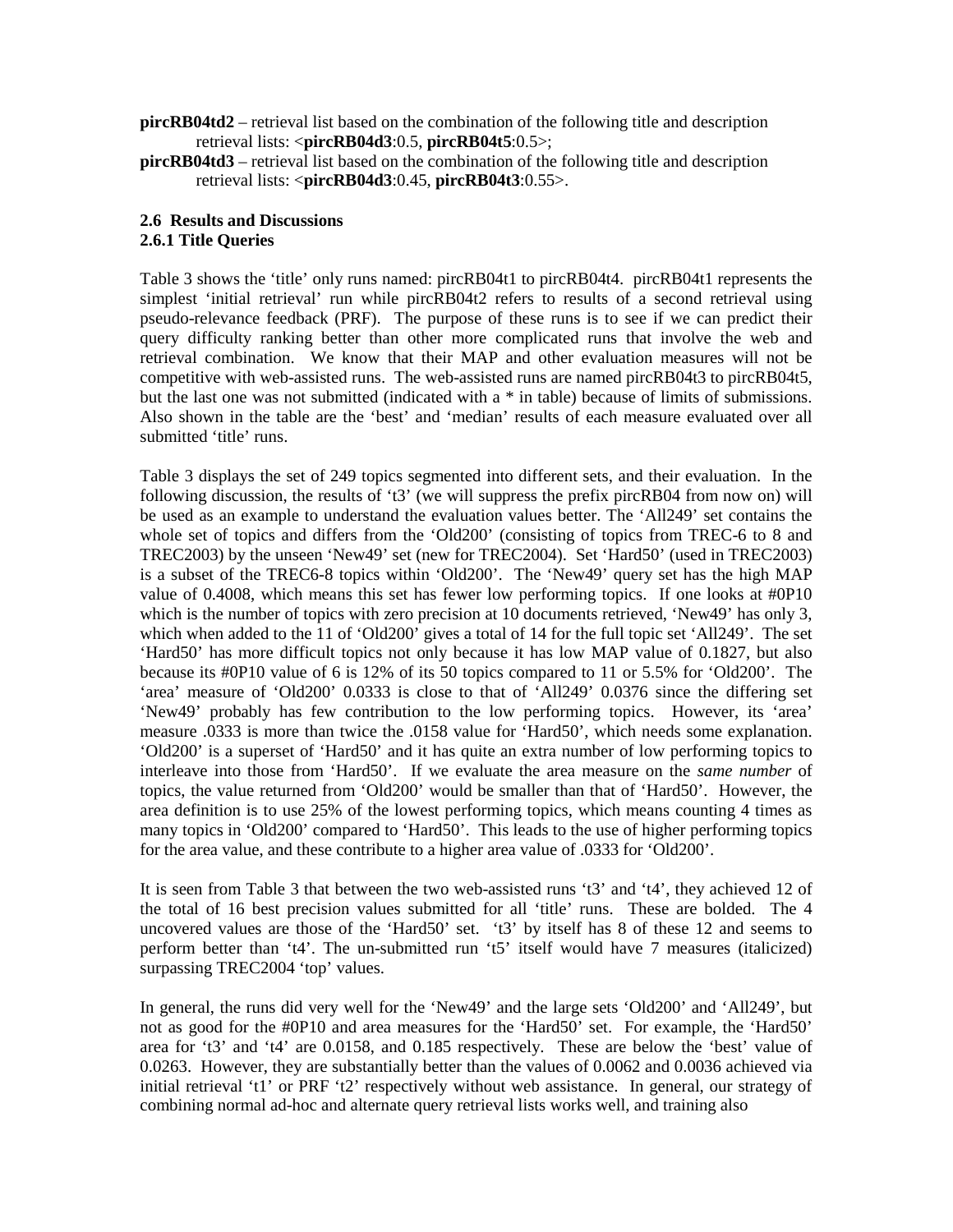| TITLE (TREC2004) |              | web-asist. | web-asist.     | web-asist.    | <b>PRF</b> | <b>Initial</b> |            |  |  |
|------------------|--------------|------------|----------------|---------------|------------|----------------|------------|--|--|
|                  |              |            | 1432           | 2323          | 154351     |                |            |  |  |
|                  | best         | median     | *pircRB04t5    | pircRB04t4    | pircRB04t3 | pircRB04t2     | pircRB04t1 |  |  |
| <b>Old200</b>    |              |            |                |               |            |                |            |  |  |
| <b>P10</b>       | 0.505        | 0.437      | 0.509          | 0.494         | 0.505      | 0.439          | 0.407      |  |  |
| map              | 0.3165       | 0.2468     | 0.3191         | 0.3129        | 0.3165     | 0.288          | 0.2431     |  |  |
| #0P10            | 10           | 28         | 12             | 10            | 11         | 29             | 23         |  |  |
| area             | 0.0333       | 0.0121     | 0.0329         | 0.0312        | 0.0333     | 0.0123         | 0.0121     |  |  |
|                  |              |            |                | New49         |            |                |            |  |  |
| <b>P10</b>       | 0.549        | 0.4245     | 0.5347         | 0.549         | 0.5449     | 0.4245         | 0.4143     |  |  |
| map              | 0.4019       | 0.2856     | 0.4011         | 0.4019        | 0.4008     | 0.3408         | 0.2852     |  |  |
| #0P10            | 3            | 6          | $\overline{2}$ | 3             | 3          | 10             | 6          |  |  |
| area             | 0.089        | 0.0209     | 0.0668         | 0.0749        | 0.0890     | 0.0209         | 0.0259     |  |  |
| Kendall's        |              |            | .179           | .121          | .223       | .121           | .151       |  |  |
| tau              |              |            |                |               |            |                |            |  |  |
|                  |              |            |                | Hard50        |            |                |            |  |  |
| <b>P10</b>       | 0.376        | 0.28       | 0.384          | 0.362         | 0.374      | 0.28           | 0.268      |  |  |
| map              | 0.1942       | 0.1152     | 0.1943         | 0.1695        | 0.1827     | 0.1332         | 0.1074     |  |  |
| #0P10            | $\mathbf{2}$ | 11         | 6              | 5             | 6          | 13             | 8          |  |  |
| area             | 0.0263       | 0.0059     | 0.0137         | 0.0185        | 0.0158     | 0.0036         | 0.0062     |  |  |
|                  |              |            |                | <b>All249</b> |            |                |            |  |  |
| <b>P10</b>       | 0.5129       | 0.4361     | 0.5141         | 0.5048        | 0.5129     | 0.4361         | 0.4084     |  |  |
| map              | 0.3331       | 0.2544     | 0.3352         | 0.3304        | 0.3331     | 0.2984         | 0.2514     |  |  |
| #0P10            | 13           | 35         | 14             | 13            | 14         | 39             | 29         |  |  |
| area             | 0.0376       | 0.0132     | 0.0363         | 0.033         | 0.0376     | 0.0132         | 0.0135     |  |  |
| Kendall's        | 0.623        | 0.277      | 0.454          | 0.459         | 0.474      | 0.488          | 0.356      |  |  |
| tau              |              |            |                |               |            |                |            |  |  |

# **Table 3: Results of 'Title' only Runs**

**'Titile' Runs: '%0P10' & 'area' Values**



**Fig.2: 'Title' Runs for Various Topic Subsets: '%0P10' and 'area' Values**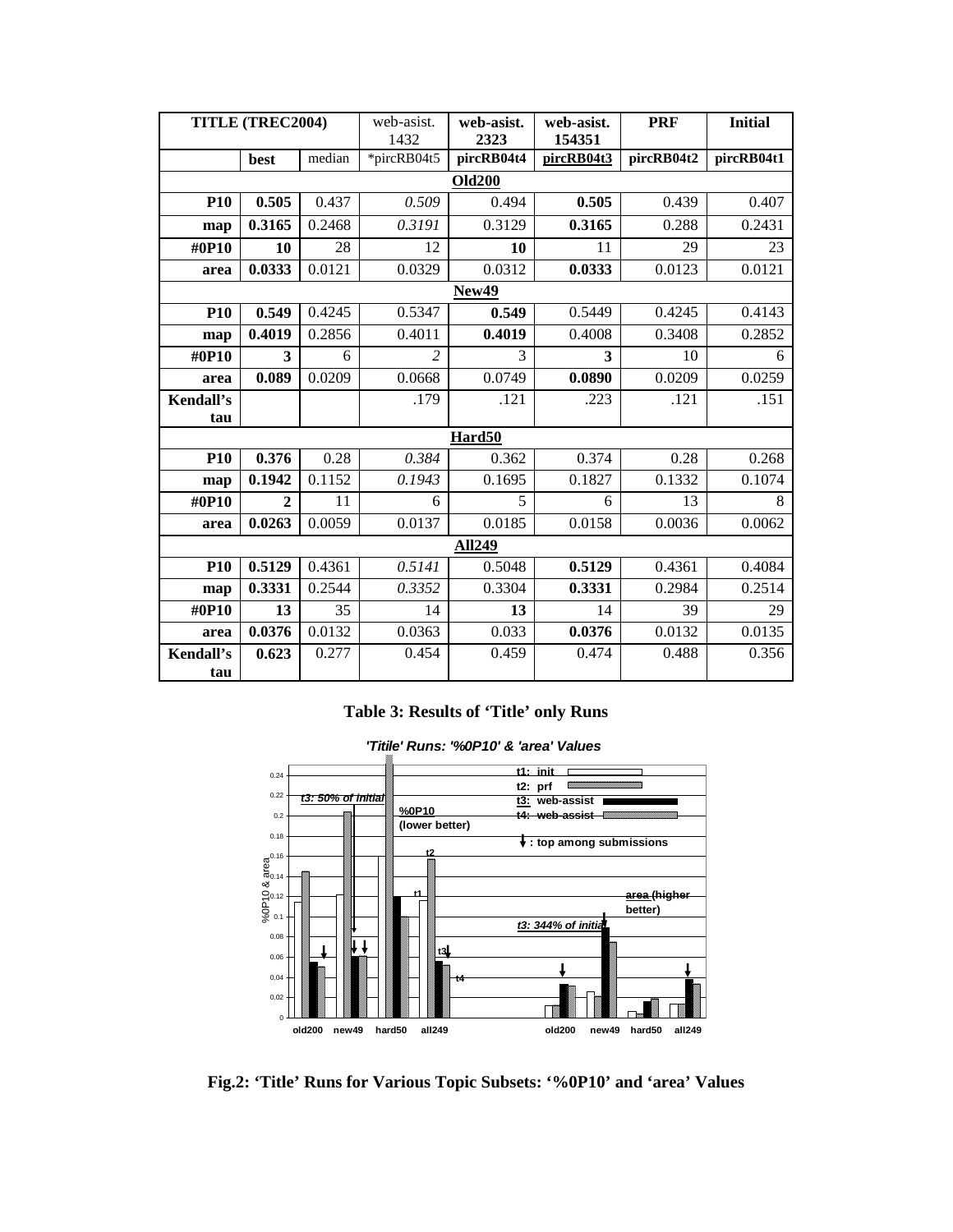| <b>DESCRIPTION (TREC2004)</b> |        | web-asist. | web-asist. | web-asist.    | <b>PRF</b> | initial    |             |  |
|-------------------------------|--------|------------|------------|---------------|------------|------------|-------------|--|
|                               |        |            | .3.15.25.3 | .35.2.2.25    | .3.15.25.3 |            |             |  |
|                               | best   | median     | pircRB04d5 | pircRB04d4    | pircRB04d3 | pircRB04d2 | *pircRB04d1 |  |
| <b>Old200</b>                 |        |            |            |               |            |            |             |  |
| <b>P10</b>                    | 0.508  | 0.4535     | 0.504      | 0.5075        | 0.504      | 0.462      | 0.437       |  |
| map                           | 0.3158 | 0.2634     | 0.3139     | 0.3158        | 0.3139     | 0.299      | 0.2572      |  |
| #0P10                         | 15     | 30         | 15         | 17            | 15         | 32         | 20          |  |
| area                          | 0.0303 | 0.0092     | 0.0245     | 0.0234        | 0.0245     | 0.0112     | 0.0115      |  |
|                               |        |            |            | New49         |            |            |             |  |
| <b>P10</b>                    | 0.551  | 0.4633     | 0.5408     | 0.5469        | 0.5408     | 0.4857     | 0.4673      |  |
| map                           | 0.4074 | 0.2992     | 0.4056     | 0.4074        | 0.4056     | 0.3717     | 0.3166      |  |
| #0P10                         | 1      | 5          | 2          | 1             | 2          | 5          |             |  |
| area                          | 0.0739 | 0.0245     | 0.0648     | 0.0739        | 0.0648     | 0.0404     | 0.0409      |  |
| Kendall's                     |        |            | .330       | .211          | .175       | .082       | 0.043       |  |
| tau                           |        |            |            |               |            |            |             |  |
|                               |        |            |            | Hard50        |            |            |             |  |
| <b>P10</b>                    | 0.382  | 0.316      | 0.372      | 0.382         | 0.372      | 0.322      | 0.306       |  |
| map                           | 0.1635 | 0.1328     | 0.1635     | 0.1622        | 0.1635     | 0.1524     | 0.1182      |  |
| #0P10                         | 4      | 9          | 5          | 6             | 5          | 15         | 7           |  |
| area                          | 0.0205 | 0.0071     | 0.0144     | 0.013         | 0.0144     | 0.0049     | 0.0063      |  |
|                               |        |            |            | <b>All249</b> |            |            |             |  |
| <b>P10</b>                    | 0.5153 | 0.4546     | 0.5112     | 0.5153        | 0.5112     | 0.4667     | 0.443       |  |
| map                           | 0.3338 | 0.2686     | 0.3319     | 0.3338        | 0.3319     | 0.3133     | 0.2689      |  |
| #0P10                         | 17     | 34         | 17         | 18            | 17         | 37         | 21          |  |
| area                          | 0.0313 | 0.0105     | 0.0273     | 0.0276        | 0.0273     | 0.0142     | 0.0141      |  |
| Kendall's                     | 0.533  | 0.318      | 0.318      | 0.533         | 0.514      | 0.503      | 0.52        |  |
| tau                           |        |            |            |               |            |            |             |  |

# **Table 4: Results of 'Description' only Runs**



**'Description' Runs: '%0P10' & 'area' Values**

**Fig.3: 'Description' Runs for Various Topic Subsets: '%0P10' and 'area' Values**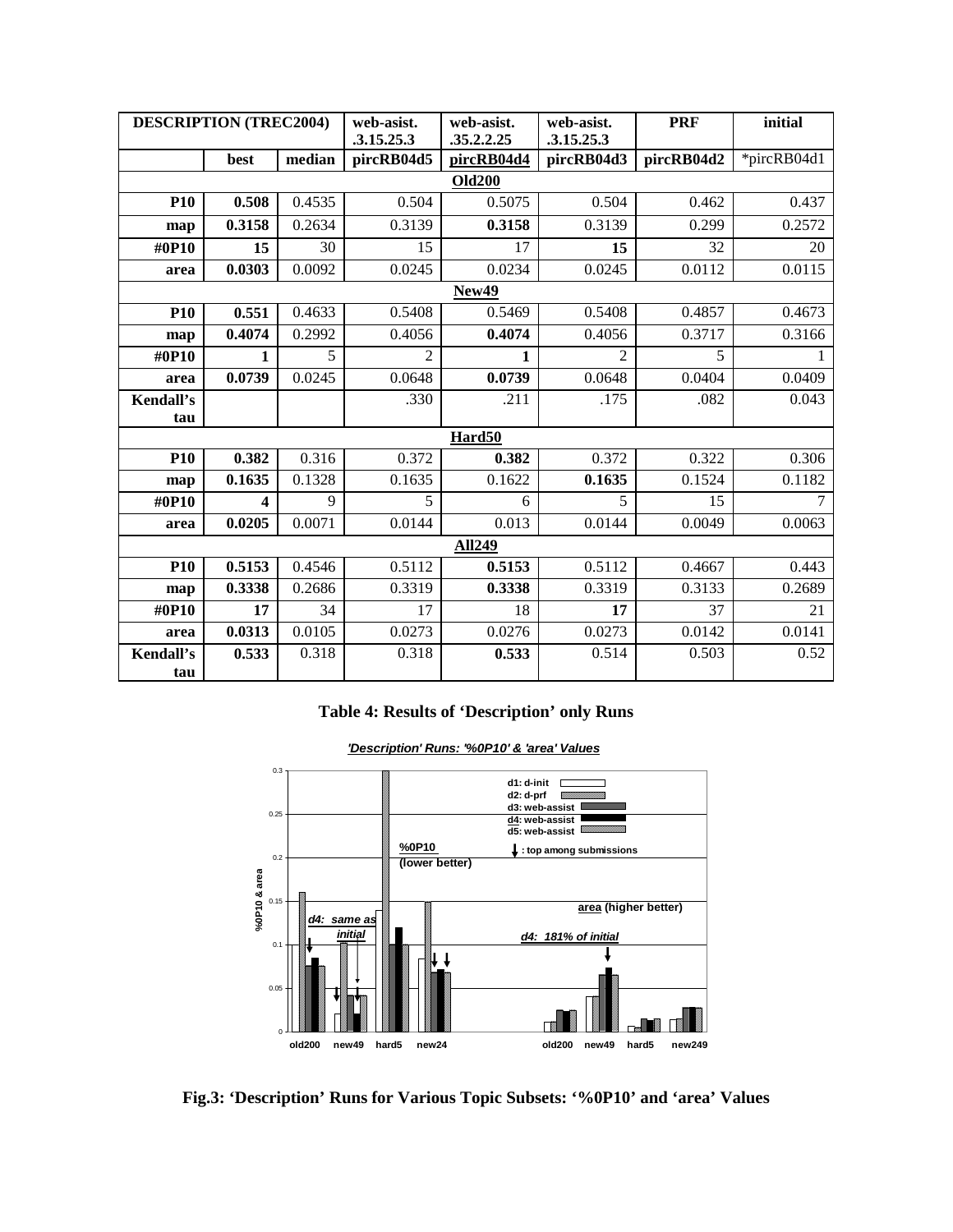generalizes nicely to the "New49' set. For example, run 't3' for 'New49' has all measures improve over 't1' initial and 't2' PRF runs. In particular, the 'best' area value of 0.089 improves over the 0.0209 of 't2' by 325% and over the 't1' value of 0.0259 by 243%. Fig.2 provides visual comparison of the two weak query measures for various topic subsets employing titles alone. It shows how poor the initial and PRF title queries (without web-assistance) perform in comparison.

# **2.6.2 Description Queries**

Table 4 tabulates four runs we submitted using only the 'Description' section of a topic to define queries. These are similarly named as before: pircRB04d2 to pircRB04d5. In addition, 'd1' (leaving out the prefix pircRB04) is an un-submitted run that corresponds to results from an initial retrieval only. 'd2' is based on PRF, and 'd3', 'd4' are web-assisted runs. 'd5' retrieval is the same as 'd3' except that ranking of topic difficulty was done different. It is observed that 10 of the 16 best 'description' values were achieved between our 'd3' and 'd4' submissions. Of these two, 'd4' itself accounts for 7 of the 10 'best' values and generally has the better performance than 'd3' except for the 'area' measure of the 'Hard50' set. For these description runs, the area measures did not achieve the 'top' values except for 'New49' set, and covered all the best values for the measure #0P10 except for Hard50. As in title queries, our area measures for Hard50 set (0.0144 for 'd3' and 0.013 for 'd4') are below the best achieved of 0.0205. For the 'New49' query set, 'd4' has all evaluation measures equal or improve over those of 'd1' initial or 'd2' PRF retrievals. In particular, area measure of 0.0739 improves over 0.0404 or 0.0409 by more than 80%.

For the 'area' measure, web-assisted runs for 'description' are worse than for 'title' runs in all topic sets; but this is not true for the initial or PRF runs. For example for the New49, initial and PRF 'description' queries have area values of approximately .04, better than the corresponding 'title' values of about .02 to .025. However for web-assisted runs, these values for 'description' lie between .0648-.0749, worse than the corresponding 'title' values of .0668-.0890. It seems that the title words form effective web queries that produce effective alternate queries to supplement the original title retrieval, while this is not true starting from 'descriptions'. As before, Fig.3 shows that initial and PRF retrievals have lower effectiveness in '%0P10' and 'area' measures compared with web-assisted runs. The difference is not as wide as for 'title' queries.

# **2.6.3 Title + Description Queries**

Two runs were submitted using a combination of selected 'title' and 'description' retrieval lists of the previous sections and their results are shown in Table 5. pircRB04td2 combines 'd3' (coefficient  $.5$ ) and 't5'  $(.5)$ , while td3 combines 'd3'  $(.45)$  with 't3'  $(.55)$ . A third un-submitted run is td4 that combines 'd3' (.5) with 't4' (.5). Results show that 'td2' and 'td3' runs cover 10 of the 16 'best' values, and all measures are above median. The area values are less than the 'best' values except for the 'New49' topic set where 'td3' achieves the best value of 0.0917. Performing this combination between title and description retrieval lists generally brings additional small boost in the effectiveness measures. Fig.4 compares these 'td' runs with 't3' which is the best title run from Table 2, for various topic subsets. 'td2' and 'td3' perform equal or better than 't3' in all '%0P10' measures, while 'td4' has similar behavior for the 'area' results.

# **2.6.4 General Observations**

Fig.5 summarizes the behavior of different topic lengths and topic sets for the four effectiveness measures: MAP, P10, #0P10% and area based on our submissions. It can be seen that the easiness of the query sets can be depicted as the following order: New49, All249, Old200 and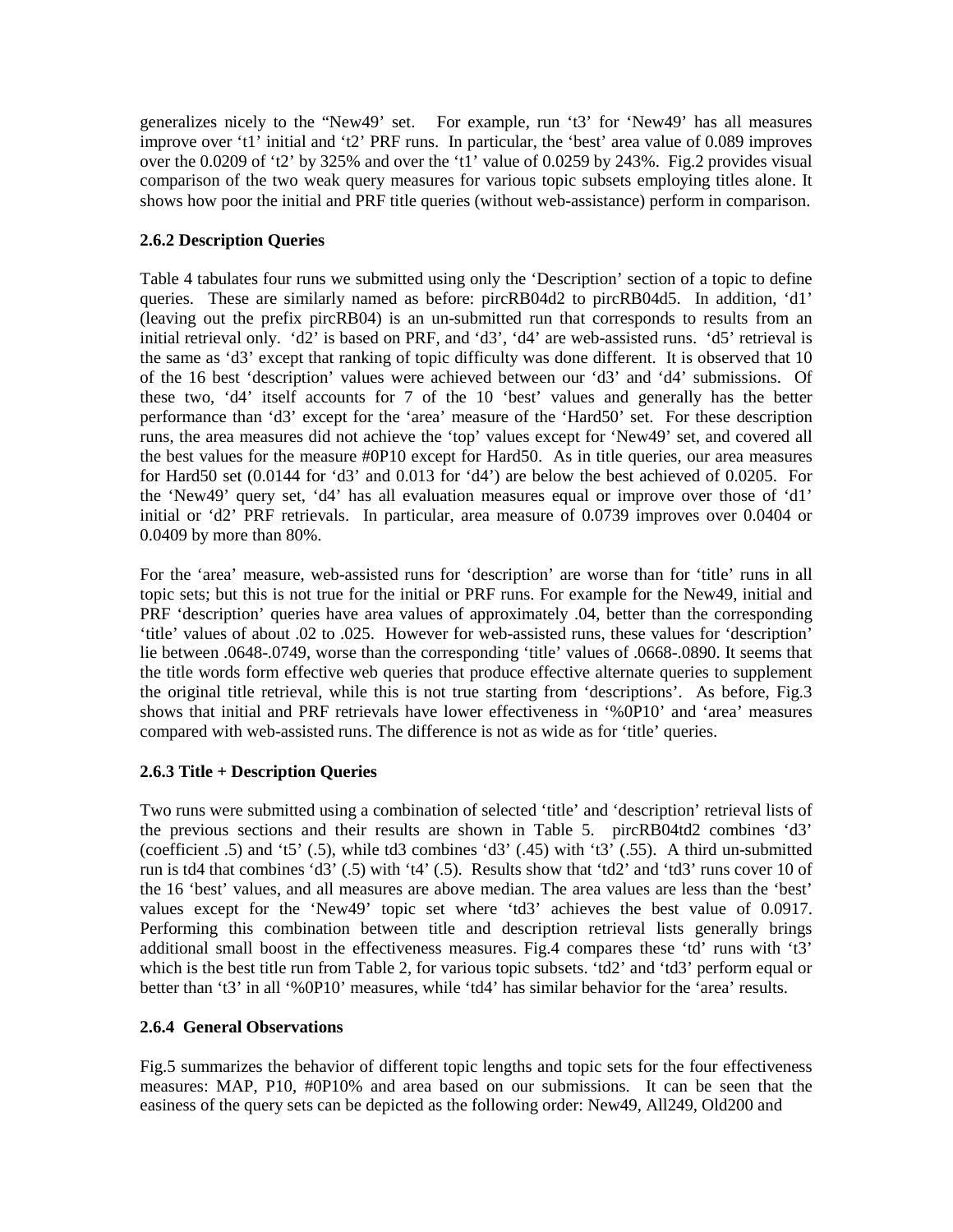| <b>TITLE + DESCRIPTION</b><br>(TREC2004) |                |        | web-assist.<br>< .5d3, .5t4> | web-assist.<br>< .45d3, .55t3> | web-assist.<br>< .5d3, .5t5> |  |  |  |  |
|------------------------------------------|----------------|--------|------------------------------|--------------------------------|------------------------------|--|--|--|--|
|                                          | best           | median | *pircRB04td4                 | pircRB04td3                    | pircRB04td2                  |  |  |  |  |
| <b>Old200</b>                            |                |        |                              |                                |                              |  |  |  |  |
| <b>P10</b>                               | 0.5395         | 0.451  | 0.539                        | 0.5395                         | 0.5385                       |  |  |  |  |
| map                                      | 0.3429         | 0.2667 | 0.3377                       | 0.3422                         | 0.3429                       |  |  |  |  |
| #0P10                                    | 9              | 23     | 12                           | 10                             | 9                            |  |  |  |  |
| area                                     | 0.0573         | 0.0129 | 0.041                        | 0.0437                         | 0.0437                       |  |  |  |  |
|                                          |                |        | New49                        |                                |                              |  |  |  |  |
| <b>P10</b>                               | 0.551          | 0.4449 | 0.5449                       | 0.549                          | 0.549                        |  |  |  |  |
| map                                      | 0.4227         | 0.2979 | 0.4193                       | 0.42                           | 0.4227                       |  |  |  |  |
| #0P10                                    | 1              | 5      | $\overline{2}$               | 3                              | 3                            |  |  |  |  |
| area                                     | 0.0917         | 0.0265 | 0.0958                       | 0.0917                         | 0.0865                       |  |  |  |  |
| Kendall's<br>tau                         |                |        | .119                         | .139                           | .201                         |  |  |  |  |
|                                          |                |        | Hard <sub>50</sub>           |                                |                              |  |  |  |  |
| <b>P10</b>                               | 0.402          | 0.294  | 0.41                         | 0.402                          | 0.402                        |  |  |  |  |
| map                                      | 0.1949         | 0.126  | 0.1833                       | 0.1918                         | 0.1949                       |  |  |  |  |
| #0P10                                    | $\overline{2}$ | 9      | 5                            | $\overline{4}$                 | 3                            |  |  |  |  |
| area                                     | 0.0457         | 0.0072 | 0.0225                       | 0.024                          | 0.0222                       |  |  |  |  |
|                                          |                |        | <b>All249</b>                |                                |                              |  |  |  |  |
| <b>P10</b>                               | 0.5414         | 0.4514 | 0.5402                       | 0.5414                         | 0.5406                       |  |  |  |  |
| map                                      | 0.3586         | 0.2755 | 0.3537                       | 0.3575                         | 0.3586                       |  |  |  |  |
| #0P10                                    | 12             | 28     | 14                           | 13                             | 12                           |  |  |  |  |
| area                                     | 0.048          | 0.0138 | 0.0456                       | 0.0473                         | 0.0468                       |  |  |  |  |
| Kendall's<br>tau                         | 0.623          | 0.266  | .511                         | 0.503                          | 0.529                        |  |  |  |  |

# **Table 5: Results of Combining Title & Description Runs**



**'Title + Description' Runs: '%0P10' & 'area' Values** 

**Fig.4: 'Title + Description' Runs for Various Topic Subsets: '%0P10' and 'area' Values**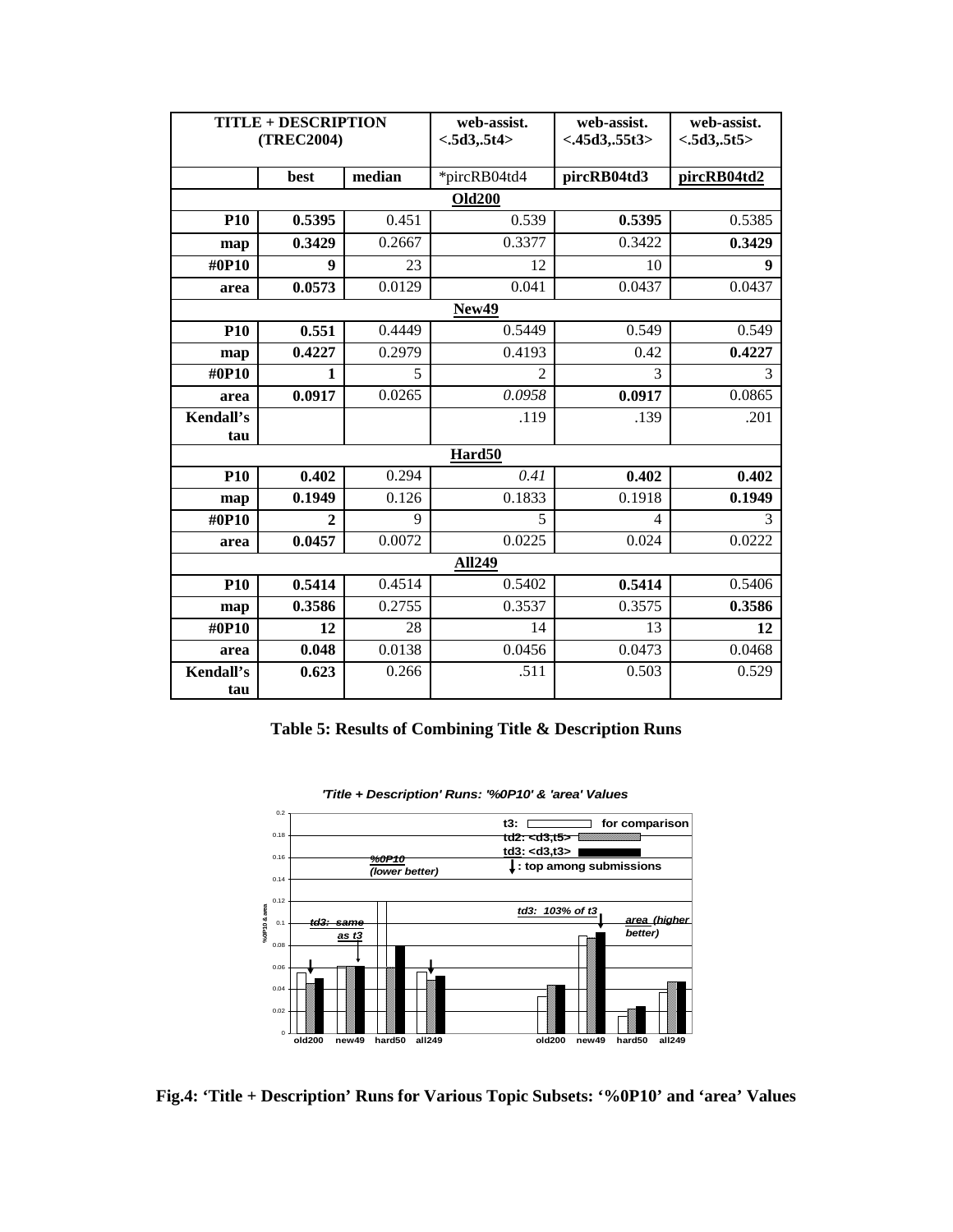

**Fig.5: Area, 0P10-%, MAP and P10 vs Topic Type** 

|               | <b>Median AP</b> |                         |   |  |  |  |  |
|---------------|------------------|-------------------------|---|--|--|--|--|
| <b>Run ID</b> | Best             | $(\geq/\geq/\lt)$ Worst |   |  |  |  |  |
| pircRB04t1    | 6                | 108/10/131              | 0 |  |  |  |  |
| pircRB04t2    | 21               | 171/4/74                | 0 |  |  |  |  |
| pircRB04t3    | 28               | 206/4/39                | 0 |  |  |  |  |
| pircRB04t4    | 16               | 208/4/37                | 0 |  |  |  |  |
|               |                  |                         |   |  |  |  |  |
| pircRB04d2    | 21               | 154/8/87                | 0 |  |  |  |  |
| pircRB04d3    | 19               | 189/18/42               | 0 |  |  |  |  |
| pircRB04d4    | 14               | 199/6/44                | 0 |  |  |  |  |
|               |                  |                         |   |  |  |  |  |
| pircRB04td2   | 5                | 215/2/32                | 0 |  |  |  |  |
| pircRB04td3   | 3                | 215/2/32                | 0 |  |  |  |  |

### **Table 6: Comparing PIRCS All249 Results with Median**

Hard50 (e.g. New49 plot is higher than others and (not quite so) lower for the 0P10% plot). It is also seen that, except for one or two exceptions, our performance with respect to topic sections is in the following order: 'td', 't', and 'd' (plots slant upwards to the right for all measures except 0P10% which slants downwards).

TREC2004 Robust track exercise shows that:

- 1. using the web as an all-domain thesaurus to improve topic representation is effective;
- 2. data fusion (combination of retrieval lists from web-assisted alternative queries) is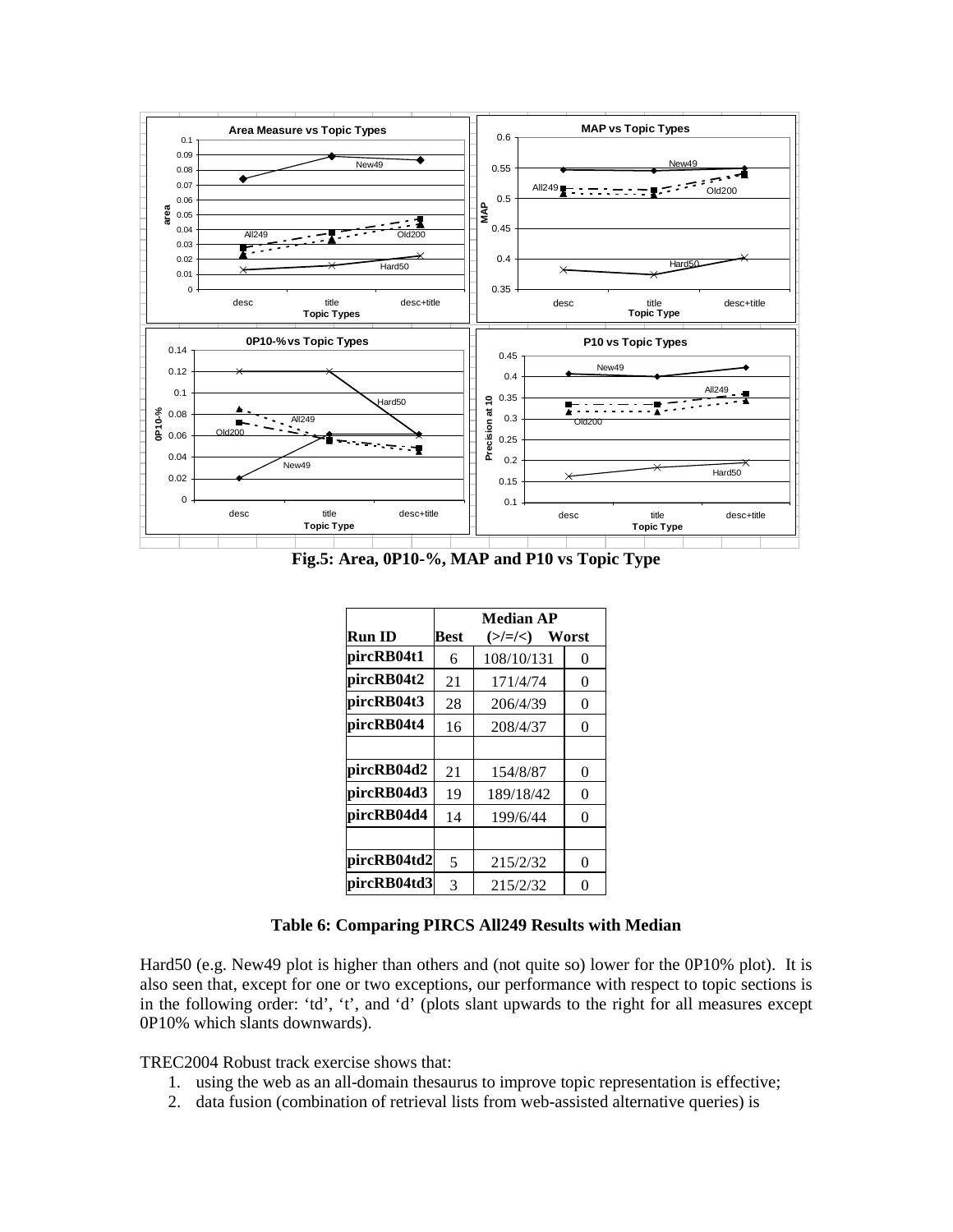effective for improving retrieval, and for low performing topics in particular.

Compared to all submissions, our results perform very favorably. Table 6 shows the comparison using median AP and P10 values. For example, the web-assisted pircRB04t3 average precision has 206 topics better than median, 4 equal and 39 worse. 28 of the 206 have best average precision and none has worst. Tabulated MAP statistics for the increasing method index (e.g. from pircRB04t1 to pircRB04t4) also show the effectiveness of web-assistance for MAP values.

# **3 Robust Track – Predicting Topic Ranking by MAP**

Over the years, TREC has provided 200 topics that have evaluation results with respect to the TREC-8 collections. From these topics one can form queries of different flavors (like topical content, wordings, specificity, etc.) and sizes (short or verbose, etc.). They span over a whole range of difficulties from MAP values of 0.0 to 1.0. A new task in TREC2004 Robust Track is to see whether the ranking of a given set of new queries can be predicted according to their retrieval difficulties based on training from the Old200 set.

From the task description, we decided that regression via the Old200 set for training and for parameter setting could be a viable approach. The 200 old topics will provide the features for characterizing the topics, and their MAP evaluation will provide the performance measure of difficulty. The major consideration at hand is to choose a set of reasonable features and to select the type of regression procedure that will do the prediction.

## **3.1 Choice of Features**

Each query derived from a TREC topic section is represented by a set of terms. Experience from IR shows that terms with low document frequencies are good discriminators and therefore good for retrieval, and vice versa. We decided to use very simple features: locate the top 3 terms in each query and use their  $\log D_k$  (log document frequency) plus their corresponding occurrence probability in the query  $(q_k/L_q)$ . Here,  $D_k$ ,  $q_k$  and  $L_q$  are respectively the document frequency of term k in the collection, the frequency of term k in query, and the length of a query (with minimum threshold set as 15 as used in PIRCS). These 6 basic features can be identified from a query description without any retrieval, and can be used to predict query ranking during initial retrieval, or for that matter, any subsequent retrievals.

After a retrieval is done, be it initial, PRF, etc., one will have a document list ranked by retrieval status value corresponding to a query under focus. We tried using coordinate matching measure as a feature to indicate how good or how bad a retrieval may be. When a query is short, like from the title section of a TREC topic, document having all the query terms could be a good indication of relevance, and vice versa. We count how many top-ranked documents  $n_x$  that have  $x=|q|, |q|-1$ , and  $|q|-2$  words of the query, and use  $log(n_x)$  as additional features.  $|q|$  is the number of unique terms in a query. Together with |q|, these give a total of 10 features for our query characterization. These are specific to the initial query and its subsequent representation, and have been shown during n-fold training and validation to be mildly useful.

For this track, there are only 200 queries for training, which would limit the number of features one could employ. There can be more sophisticated features to use but due to time limitations, we have only considered these simple ones. Since there are different types of retrieval (initial, PRF, web-assisted, etc.), prediction of topic ranking can be done at these different stages. Coupled with the different query sizes (title, description, etc.), one can combine to provide a large number of retrievals and predictions. We have provided predictions only for the 10 runs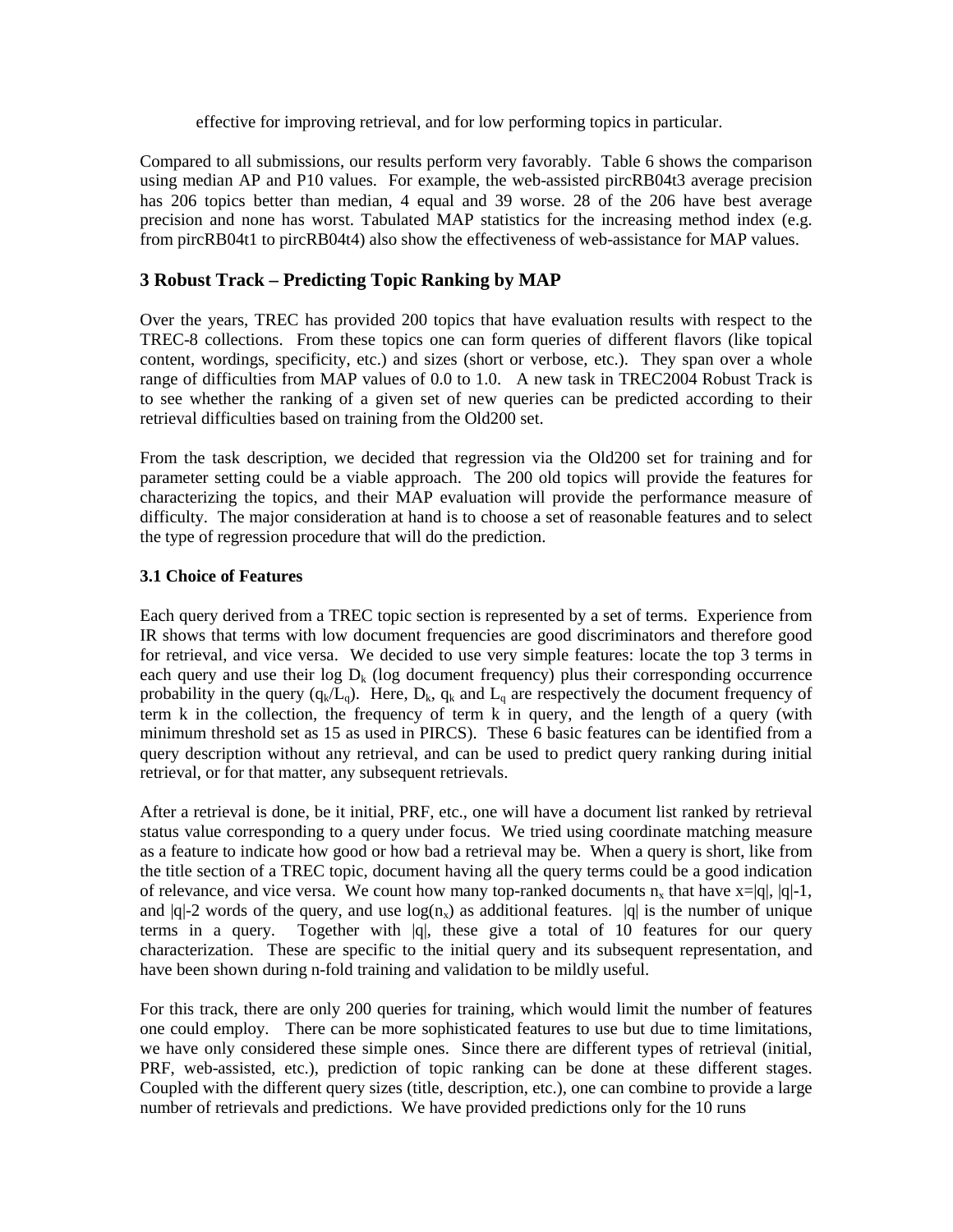|                                  | <b>#Features</b> | <b>Prediction for</b> |            |                         |
|----------------------------------|------------------|-----------------------|------------|-------------------------|
|                                  |                  | <b>Initial</b>        | <b>PRF</b> | Web-<br><b>Assisted</b> |
| <b>Pre-retrieval -</b>           | $6:top-3$ stems  | t1                    |            |                         |
| <b>Query term properties</b>     |                  |                       |            |                         |
| <b>After Initial Retrieval -</b> | $6:top-3$ stems  |                       |            |                         |
| <b>Top-n documents</b>           | 1: query size    |                       |            |                         |
|                                  | $3:top-3$ counts |                       |            |                         |
| <b>After PRF Retrieval -</b>     | 6: top-3 stems   |                       | t2; d2     |                         |
| <b>Top-n documents</b>           | 1: query size    |                       |            |                         |
|                                  | $3:top-3$ counts |                       |            |                         |
| After Web-Assist. Retrieval -    | 6: top-3 stems   |                       |            | t3, t4;                 |
| <b>Top-n documents</b>           | 1: query size    |                       |            | d3, d4;                 |
|                                  | 3: top-3 counts  |                       |            | td2,td3                 |

## **Table 7: Features used for Topic Difficulty Prediction**

discussed in Section 2, and summarized in Table 7. Prediction for pircRB04d5 made use of linear regression and will be discussed in Section 3.2.

#### **3.2 Support Vector Regression**

Support vector regression (SVR) is a relatively recent machine learning method for fitting sampled observations to a function f and using it to predict unseen data (Smola and Schölkopf 2004). In our task, given the training data  $\{(x_1,y_1),... (x_{200},y_{200})\}$ , where  $x_i$  is a feature vector describing topic i ε Old200 and  $y_i$  its average precision, we want to predict the performance of  $y_i$ given features  $x_i$  (j ranges over the set New49) via the trained function. Like SVM for classification, it is nonlinear (and may be important for predicting MAP values via our simple features), scalable to large samples of high feature number efficiently (by being dependent on support vectors only and scalar product between data), and has been shown to be effective for various prediction problems (see for example Scholkopf, et.al. 1999).

We employed an implementation of SVR (called LIBSVM) that was developed at National Taiwan University and downloadable (Chang and Lin 2004). The simplest version, called epsilon-SVR or ε-SVR (Vapnik 1995) uses a radial-basis function as kernel although other functions such as polynomial can be defined. Several parameters need to be decided for the algorithm to work such as: epsilon ε (which defines a neighborhood around f where errors are considered tolerable), g (a parameter for the radial-basis function) and C (a cost value). For them, we have relied on the default values of  $\varepsilon = 0.1$ ,  $g = 1$ /#feature, and C = 1.0.

Training was done using the set Old200. Six basic term features were extracted from their queries for pircRB04t1. These are fed into LIBSVM and a model file (Mod200) was produced. For testing, the topic set All249 with their feature vectors together with Mod200 were used and LIBSVM produced predicted MAP values for each topic. Sorting the MAP values produced the ranking needed for submission. This procedure does not involve any retrieval, and would be very useful if it can predict topic difficulty.

The other runs all involved a set of ranked documents from a retrieval such as PRF or webassistance. Only the top-ranked 200 retrieved documents were considered for feature extraction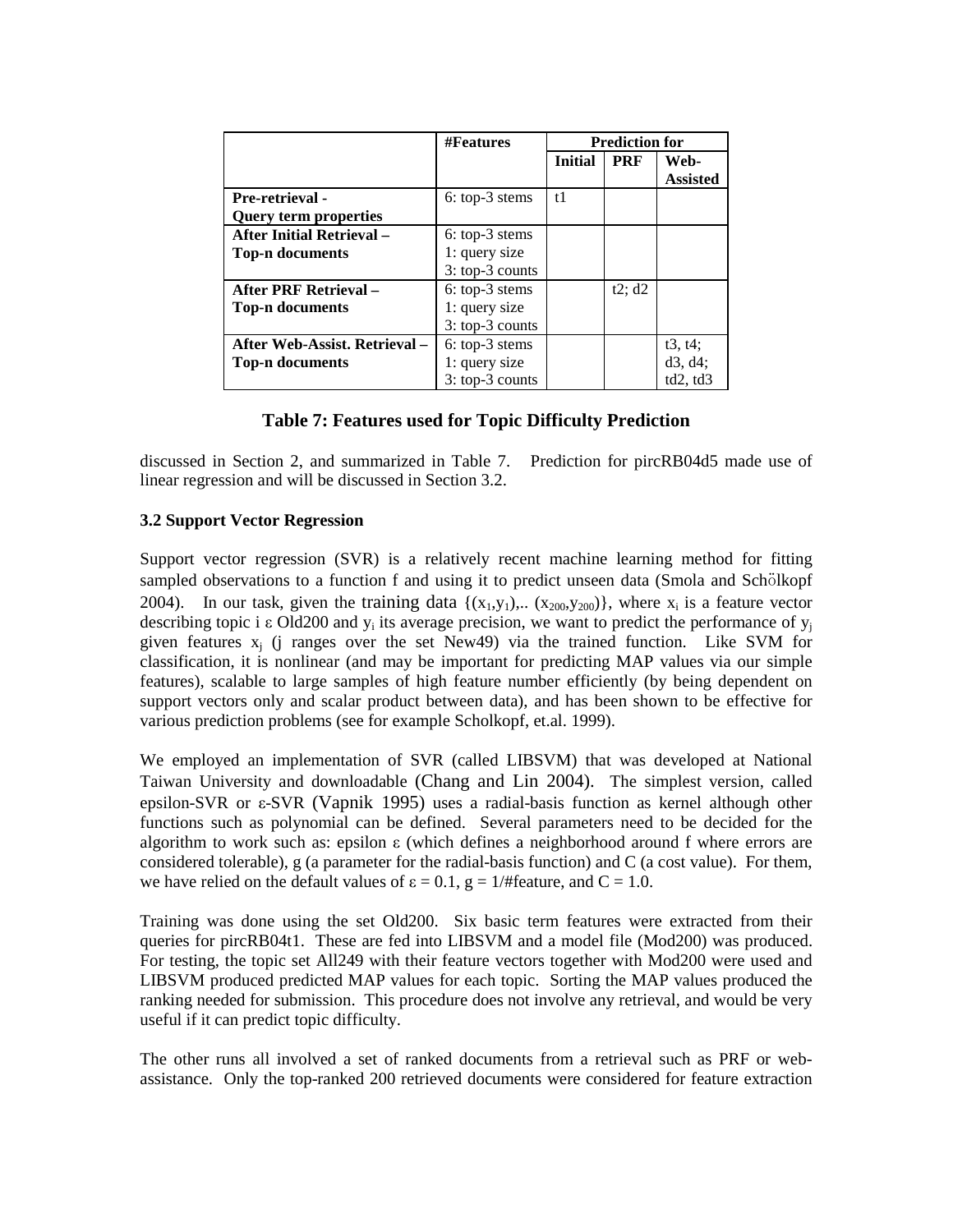for a total of 10 features as discussed in Section 3.1. The procedure for prediction is the same as for six features discussed in the previous paragraph.

# **3.3 Results of SVR Prediction**

The official evaluation measure for this sub-task is Kendall's tau between the observed ranking and the predicted ranking of a topic set. tau  $= +1/-1$  means complete agreement or disagreement in the two ranking results. For the title only experiments (Table 1), the simple 6-feature prediction of pircRB04t1 surprisingly gives a tau  $= 0.356$  for the set All249. There is positive correlation between the lists of predicted and observed rankings. The other title runs all employ 10 features, and their tau values improve: varying between 0.459 (pircRB04t4) to 0.488 (pircRB04t2). When these tau values are converted to test statistics and consulted with the normal curve, they indicate that these rank correlations are all statistically highly significant. These high values are due to the fact that 200 of the 249 topics are used for training. When one considers the New49 set, which are unseen topics, their tau values dropped substantially to between 0.121 (pircRB04t4) to 0.223 (pircRB04t3).



**Fig.6: pircRB04t3 prediction of Average Precision for All249 and New49 Topics**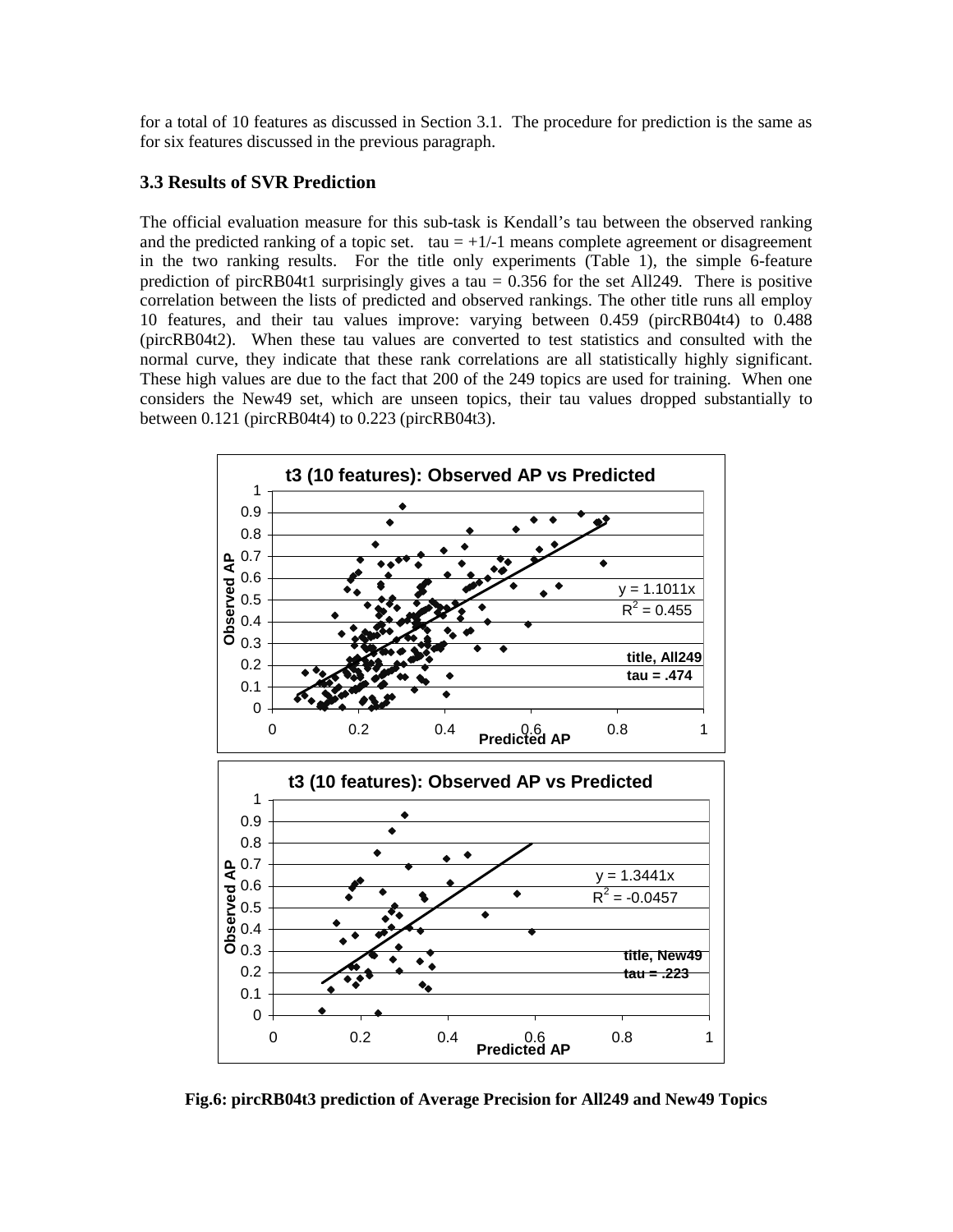For the description only runs, tau for All249 varies from 0.318 (pircRB04d5) to 0.533 (pircRB04d4); the latter is also the best value among all description submissions. Their New49 values vary from 0.082 (pircRB04d2) to 0.211 (pircRB04d4) and not as good as for titles. pircRB04d5 provides an exception with New49 tau value of 0.330. This prediction is discussed in Section 3.2. The two title  $+$  description runs have similar results as for the description runs.

The observation is that New49 topic prediction is better with the title topics, in particular pircRB04t3, using ε-SVR. The correlation is small. Fig.6 shows in greater details how prediction of individual topic precisions behaves for this run. The upper plot is for All249 set and the lower plot for the New49 set. The upper plot seems to show that the trend has been learnt reasonably well, although quite a few failed at the individual level. The lower plot shows that overall trend is not predicted  $(R^2$  negative). Apart from the fact that regression does not predict average precision values well (e.g. lowest observed value is about 0.02 vs. predicted lowest value of 0.11), one can visually see that of the set of five worst ranked topics observed, prediction agrees with two of them. There is only one agreement for the set of five most effective observed. This information is not sufficiently accurate for one to employ specially tailored methods for the weakest or strongest topics.

#### **3.4 Linear Regression**

One of our submissions (pircRB04d5, which has the same retrieval as pircRB04d3 except for the topic difficulty prediction) was used to test linear regression as a prediction tool. For this run average query term weight (av-qtwt) of the PIRCS system was employed as feature because test of initial and PRF queries show that it has a small positive correlation with average precision. The query term weight qtwt involves the inverse collection term frequency and is defined in (Kwok 1995) as (N<sub>w</sub>= number of tokens in the collection; F<sub>k</sub>= collection frequency of term k):

$$
qtwt = log [q_k/(L_q-q_k)^*(N_w-F_k)/F_k]
$$

As discussed in Section 2.4, each of the topic in Old200 produces one standard TREC initial query and three alternate web-assisted queries, namely: **d-init**, **d-pn\_s-s**, **d-w\_sf-r** and **d-pw\_sfr.** These generate 8 sets of weights, 4 for initial retrieval and 4 for PRF defined from initial retrieval. Each of these 8 sets defines an average weight (av-qtwt) for each topic and they are employed as 8 features to predict the average precision value of pircRB04d5 using linear regression. This differs from the feature choice of Section 3.1 in that the same attribute from many query types of the same topic are used, rather than several attributes from the same query. This appears quite costly. However, all the weight files are generated as a by-product of the procedure that results in the combination run pircRB04d5 of 4 retrievals. These 4 retrievals can be speeded up substantially via parallel hardware and processing if available.

As displayed in Table 4, the result of this run is surprising. Its Kendall's tau value for All249 is 0.318 which is not too low compared with our other submissions. However, for the unseen topics New49, its prediction has tau  $= 0.330$ , substantially better than other runs. This appears to suggest that the diverse query types of the same topic may contribute clues for difficulty prediction. This has to be studied in greater details with more experimental observations.

## **4 Conclusion**

For a second year in a row, we have demonstrated that our approach of exploiting the web (probing the web to return relevant/related output to define alternate queries for a given query, and combine their retrieval lists) to enhance ad hoc retrieval is viable and effective. This method